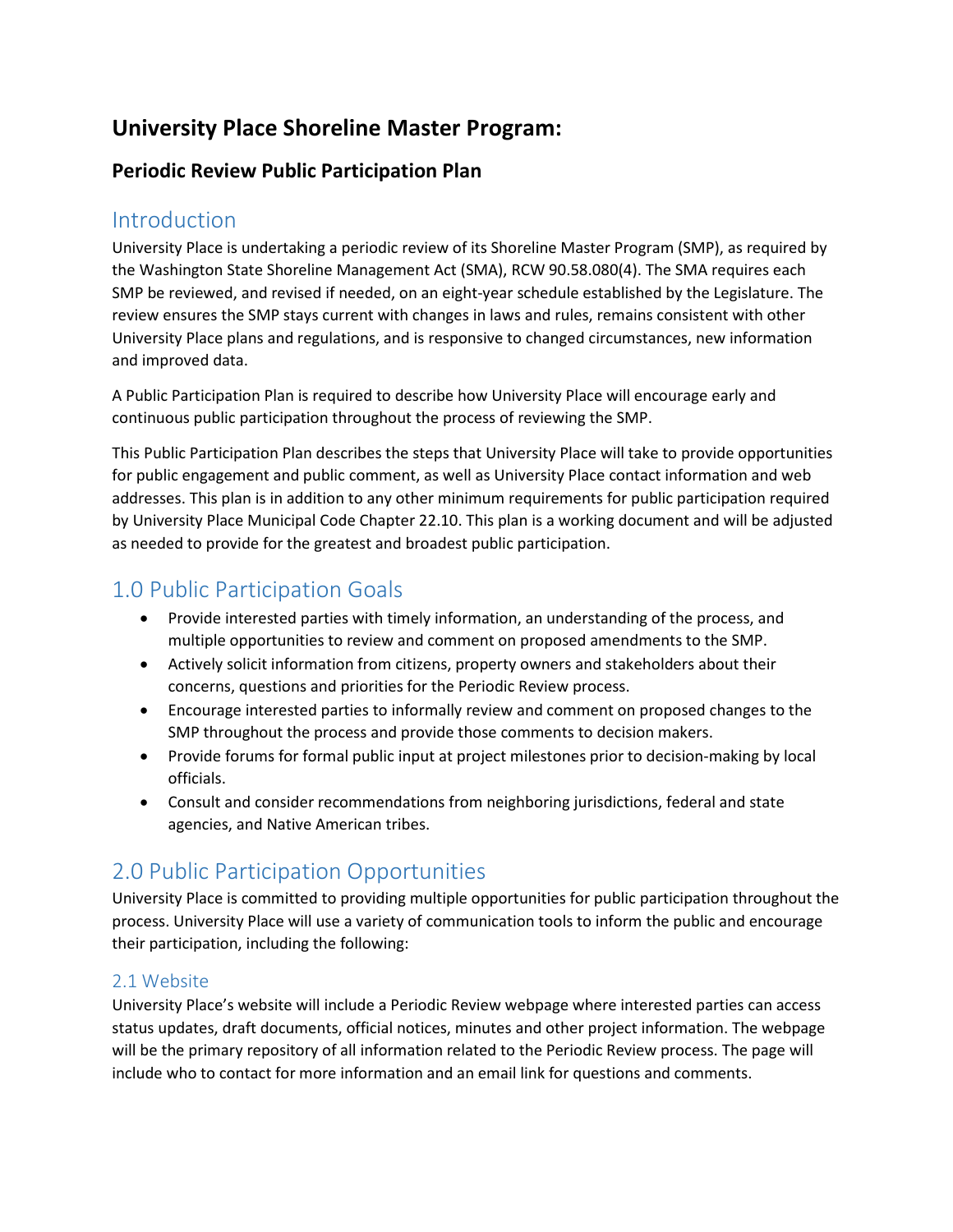### 2.2 Open House

University Place will initiate the Periodic Review with a community open house. Public comments received during the Open House will be posted on the Periodic Review webpage.

### 2.3 Notice mailing list

An email list of interested parties will be created, advertised and maintained by University Place. The list will be used to notify interested parties regarding Periodic Review progress and participation opportunities. Interested parties will be added to the list by contacting the Planning and Development Services Department.

### 2.4 Comment

Interested parties will be encouraged to provide comments to University Place by letter or email. All comments will be forwarded to the University Place City Council and Planning Commission. The Periodic Review webpage will be the central repository for information under consideration. Documents will be available for review at the University Place Planning and Development Services Department, and copies will be provided at the established copying cost.

### 2.5 Planning Commission

The Planning Commission will be the primary forum for detailed review and recommendations to the University Place City Council. Interested parties are encouraged to attend and provide comments during the Planning Commission deliberations and/or workshops and public hearings. Official notices will be published as established in the University Place Municipal Code.

#### 2.6 News media

The local news media will be kept up-to-date on the Periodic Review process and receive copies of all official notices.

## 3.0 List of Stakeholders

University Place will engage the following stakeholders, as warranted:

- **EXECUTE:** Residents of University Place
- ◆ Neighborhood Associations
- Property/Business owners located in the shoreline environment
- University Place-Fircrest Chamber of Commerce
- University Place City Council
- University Place Planning Commission
- **♦ University Place Parks Commission**
- University Place Economic Development Commission
- Chambers Clover Creek Council
- Cities of Tacoma, Lakewood and Steilacoom
- Pierce County
- **❖** Chambers Creek Properties
- **EXECUTE:** Pierce Conservation District
- Citizens for a Healthy Bay
- Puget Sound Nearshore Ecosystem Restoration Project